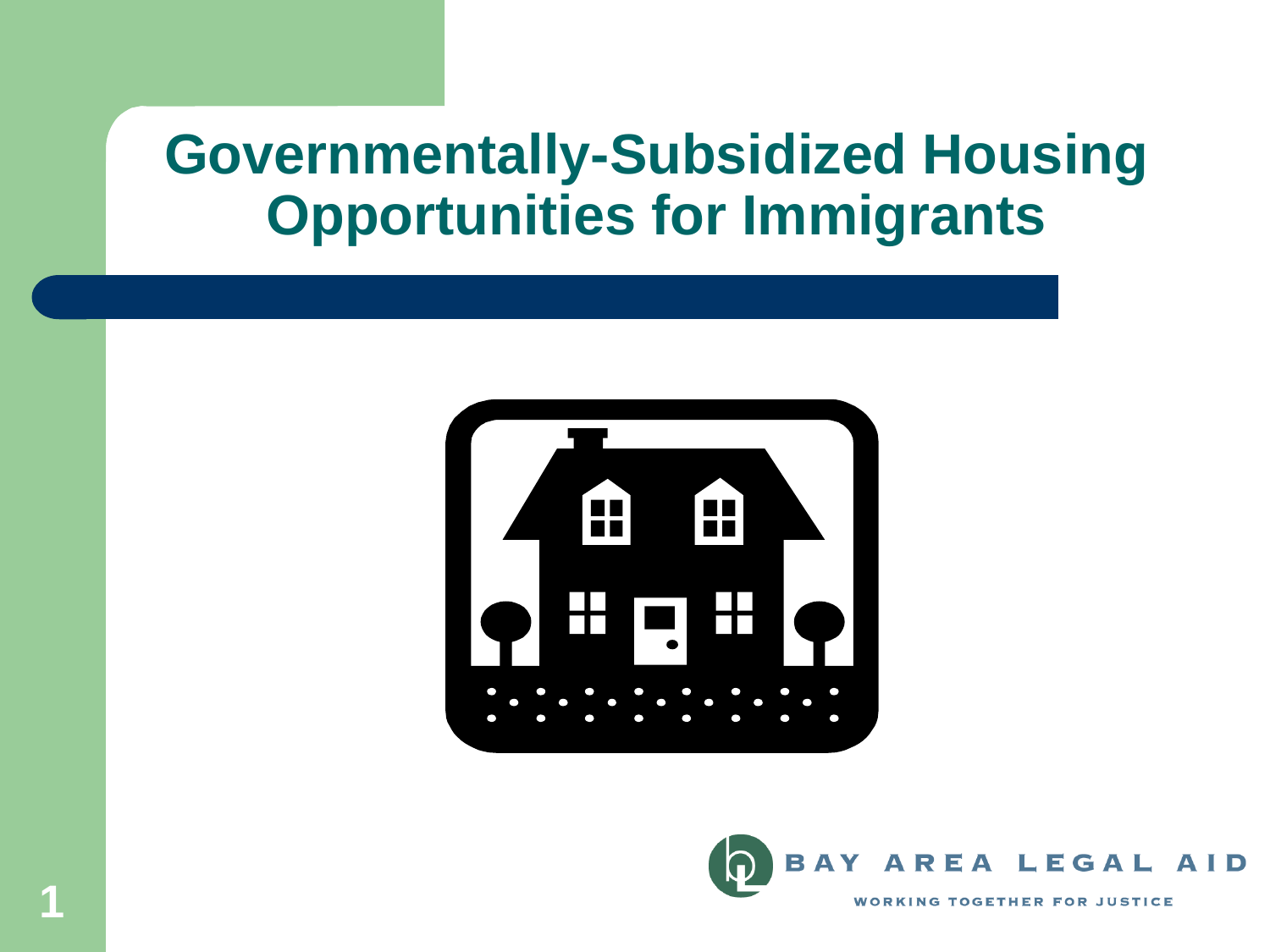## **Objectives**

- ⚫ Obtain general familiarity with federal protections for immigrant tenants
- ⚫ Learn the main restrictions on access to federallysubsidized housing benefits based on immigration status
- ⚫ Identify the exceptions to federal restrictions pertaining to immigration status and the governmentally-funded housing opportunities that are currently available to immigrant tenants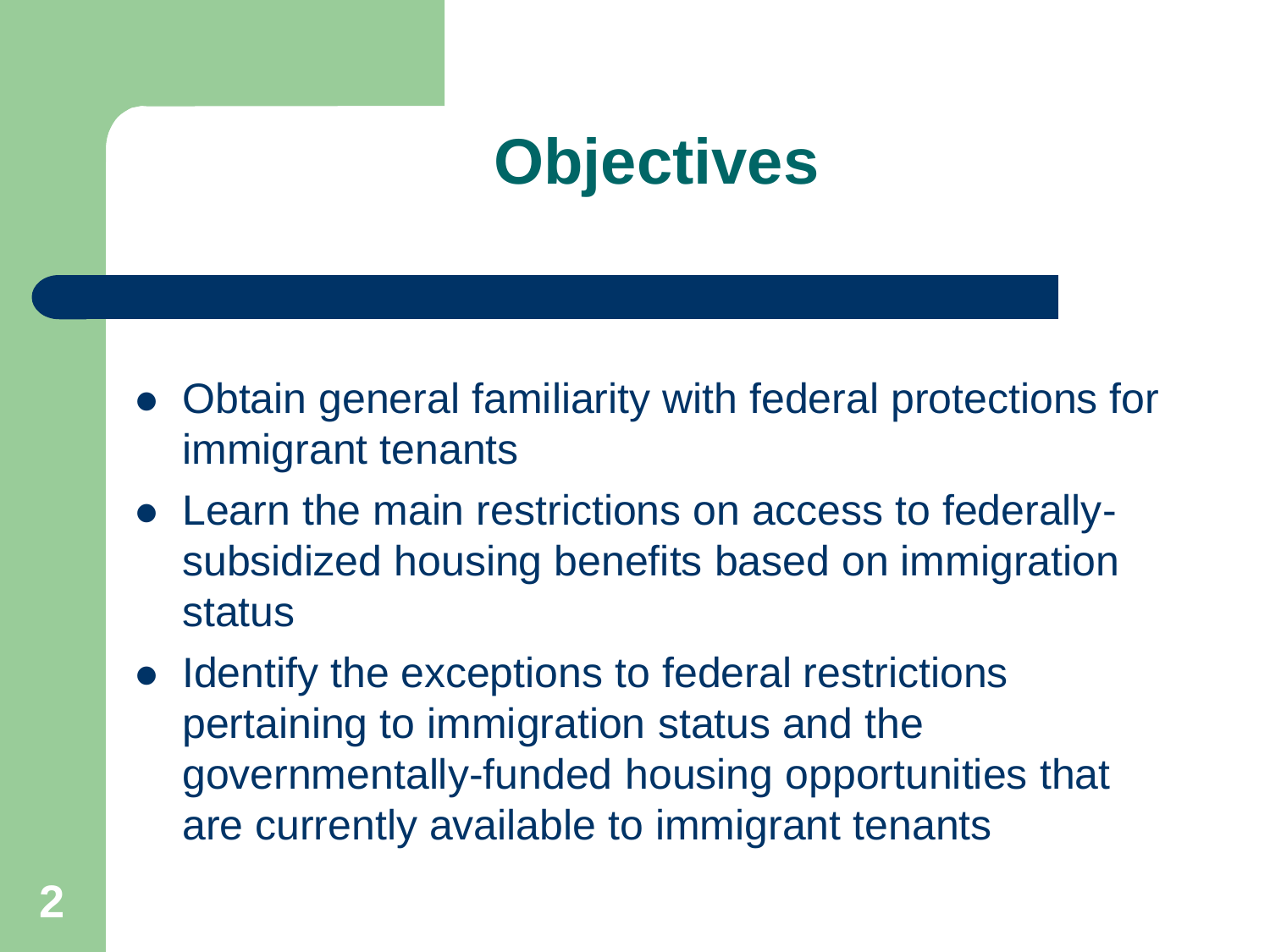### **Federal Nondiscrimination Protections**

- The Fair Housing Act 42 USC 3604 prohibits discrimination in the sale, rental, and financing of dwellings, and in other housing-related transactions, based on race, color, national origin, religion, sex, familial status, and disability
- ⚫ The Fair Housing Act does not expressly protect noncitizens. **However, a person's immigration status does not affect their federal fair housing rights.**
- ⚫ Differential treatment based on immigration status may constitute **national origin discrimination,** which the Fair Housing Act expressly prohibits **3**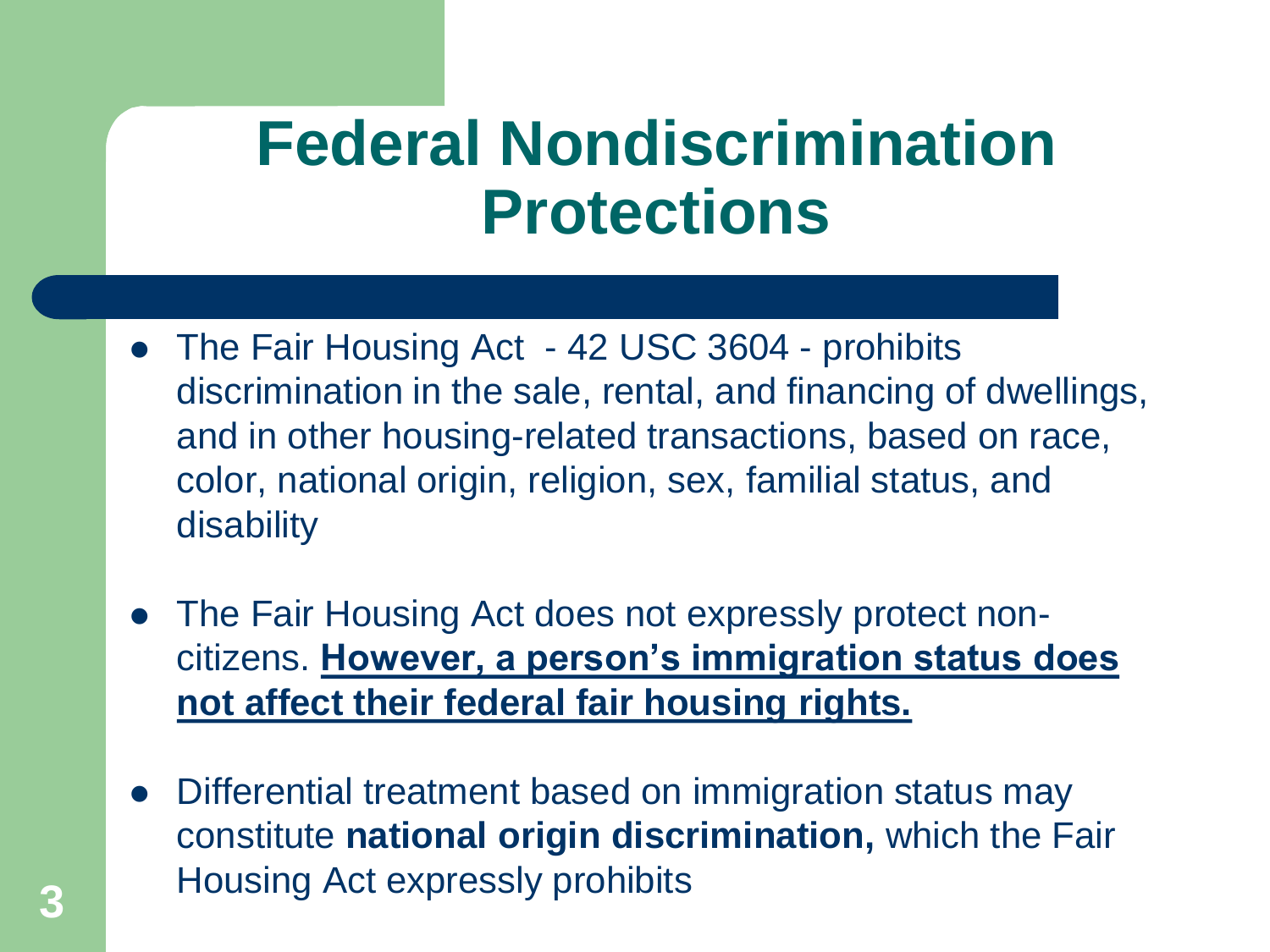## **Federal Nondiscrimination Protections (cont'd)**

- **Examples of illegal national origin discrimination:** Refusing to rent to persons who were born in another country or whose primary language is other than English; Offering different rent rates based on ethnicity; Failing to provide the same level or service or housing amenities because a tenant was born in another country.
- ⚫ Landlords must also uniformly apply selection criteria and tenancy polices, and may not single out tenants based on their actual or perceived national origin/ immigration status
- ⚫ So if a landlord asks for additional identification documents in a particular case based on an individual applicant's perceived national origin, but does not uniformly impose the same requirement on other applicants, that may be construed as unlawful discrimination regardless of the applicant's immigration **4** status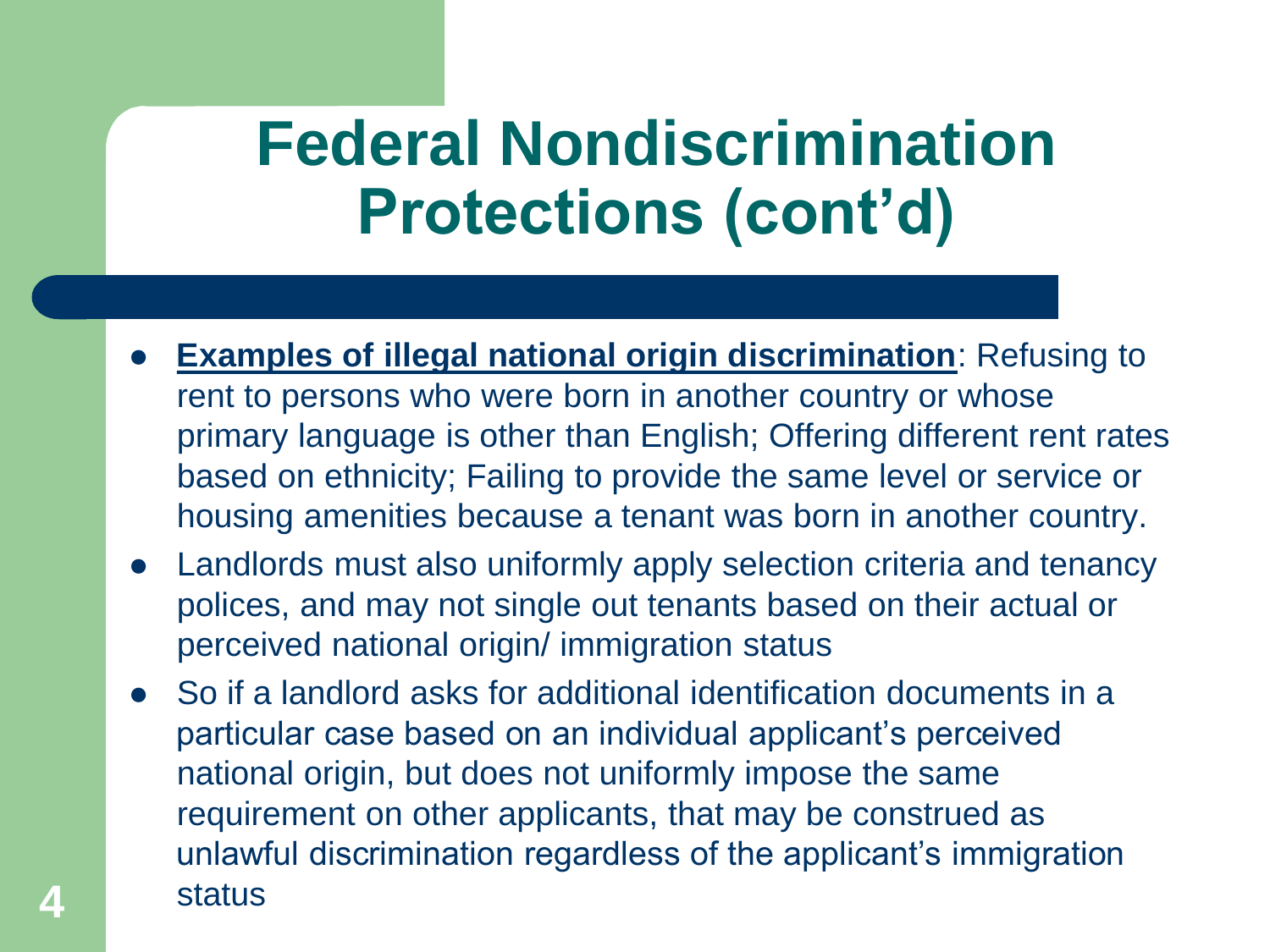## **Immigrant Eligibility for Federally Subsidized Housing Programs**

⚫Even though federal discrimination protections apply regardless of a person's immigration status, existing statutes do restrict eligibility for federal housing and housing subsidies based on an applicant's particular immigration status

⚫Eligibility for many HUD subsidized housing programs is restricted by immigration status requirements provided by a federal law called Section 214 of the Housing and Community Development Act of 1980 ("Section 214").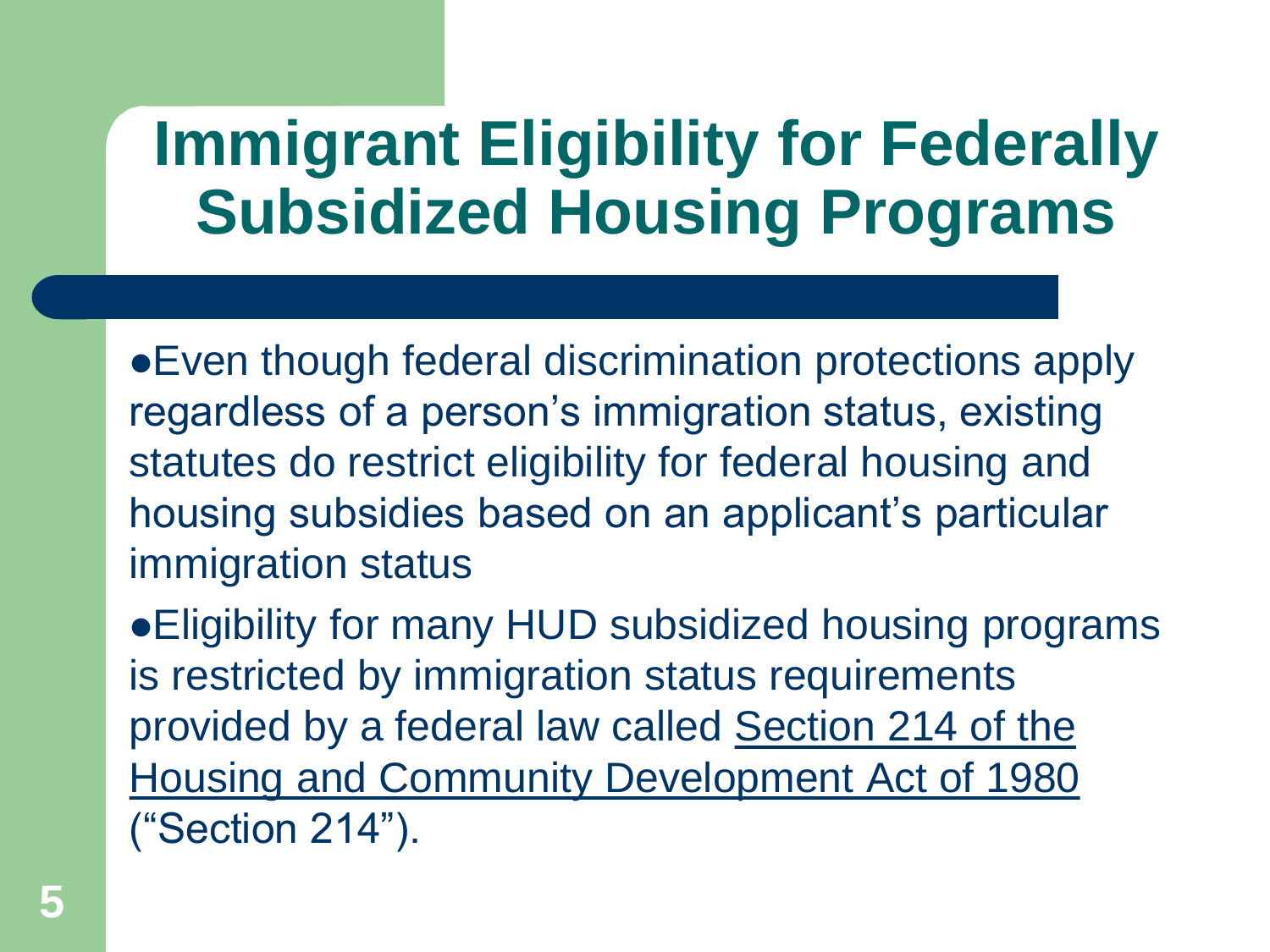### **Federal Housing Programs Subject to Section 214**

- Public Housing
- ⚫ All Section 8 housing assistance (including Vouchers and Project-based Section 8);
- Section 236 Housing, with or without Supplements (low income units only);
- ⚫ Rent Supplement Housing;
- Section 235 Homeownership housing;
- ⚫ Housing Development Grants (HoDAG) (low-income units only);
- Section 23 Leased Housing Assistance Program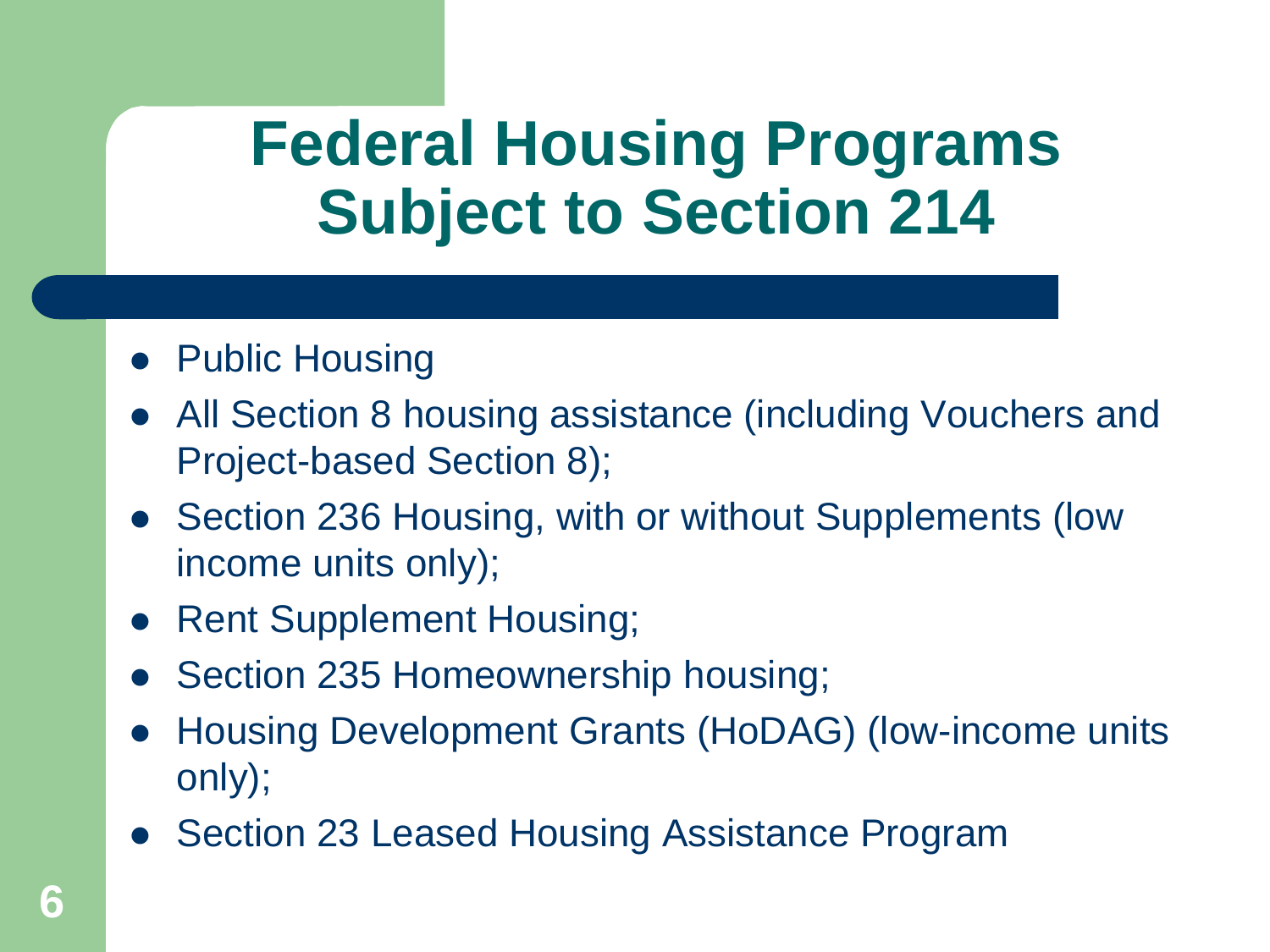### **Categories of Eligible Immigrants Under Section 214**

**Eligible:** • U.S. Citizens and Nationals • Lawful Permanent Residents • VAWA Self-Petitioners • Asylees and Refugees • Parolees • Persons Granted Withholding of Removal/Deportation • Victims of Trafficking • Persons granted admission for emergent or public interest reasons • Persons granted amnesty under 1986 Immigration Reform and Control Act • Immigrants eligible for registry who entered the U.S. before June 30, 1948 • Lawful U.S. residents under the Compacts of Free Association with the Marshall Islands, Micronesia, Palau and Guam • Immigrants admitted for lawful temporary residence prior to January 1, 1982 **Ineligible:** • All other categories of noncitizens – e.g. student visa holders • employment visa holders • U-visa holders • DACA recipients • Temporary Protected Status recipients • undocumented immigrants *Caveat:* • Ineligible does NOT mean undocumented (e.g. DACA and U Visa holders have nonimmigrant status yet do not qualify to receive housing subsidies for programs governed under Sec. 214) **7**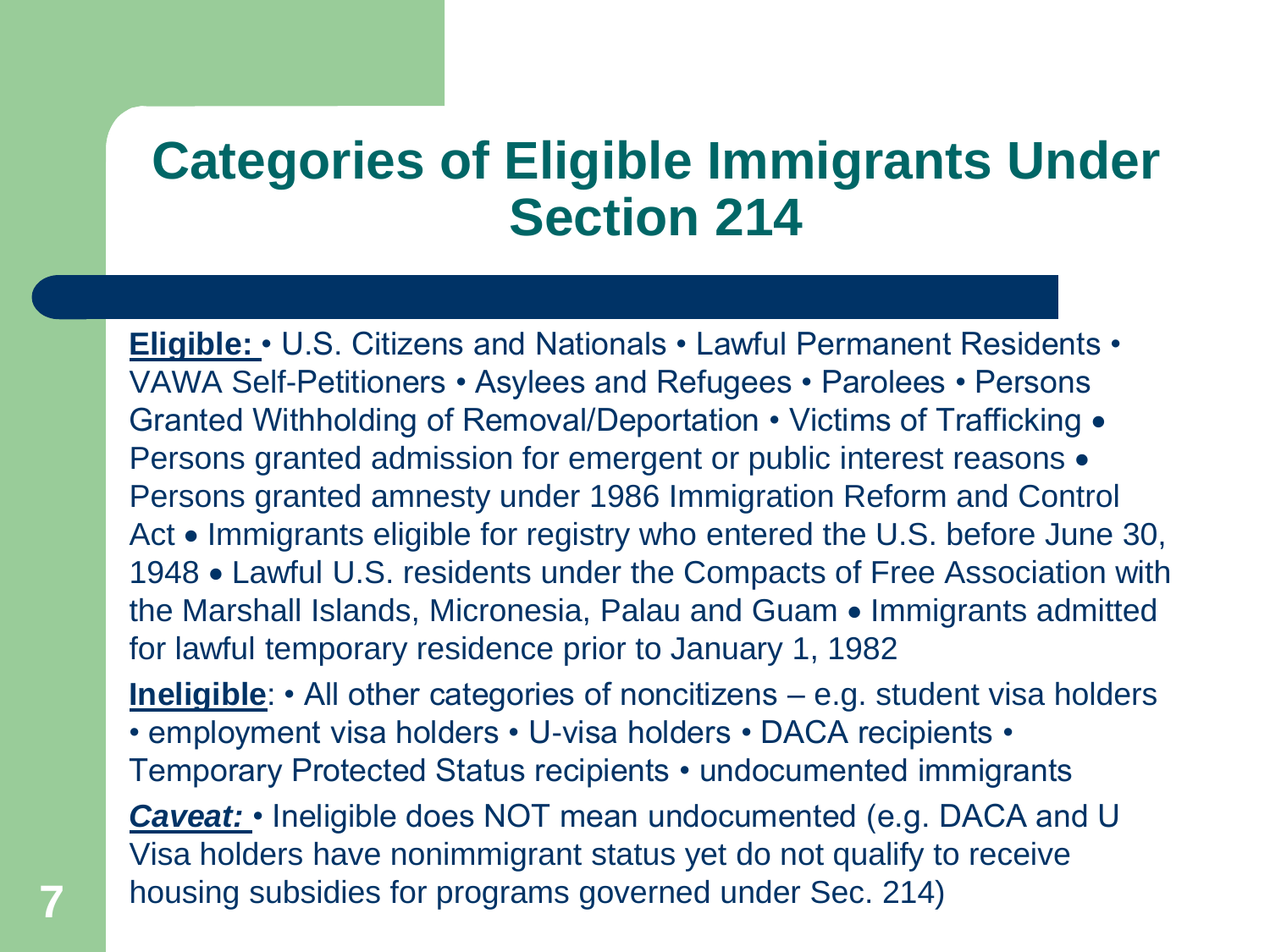### **Federal Housing Assistance Options for Immigrants Lacking the Requisite Status**

- Despite general prohibition on providing federal housing assistance or benefits to certain immigrants, important exceptions exist that would allow otherwise unqualified immigrants to access limited housing opportunities – these include:
	- 1) The mixed-status exemptions for Section 214 housing, and
	- 2) Exemptions for federal programs subject to PRWORA ("Welfare Reform" Act)
	- 3) Housing options under the LIHTC Program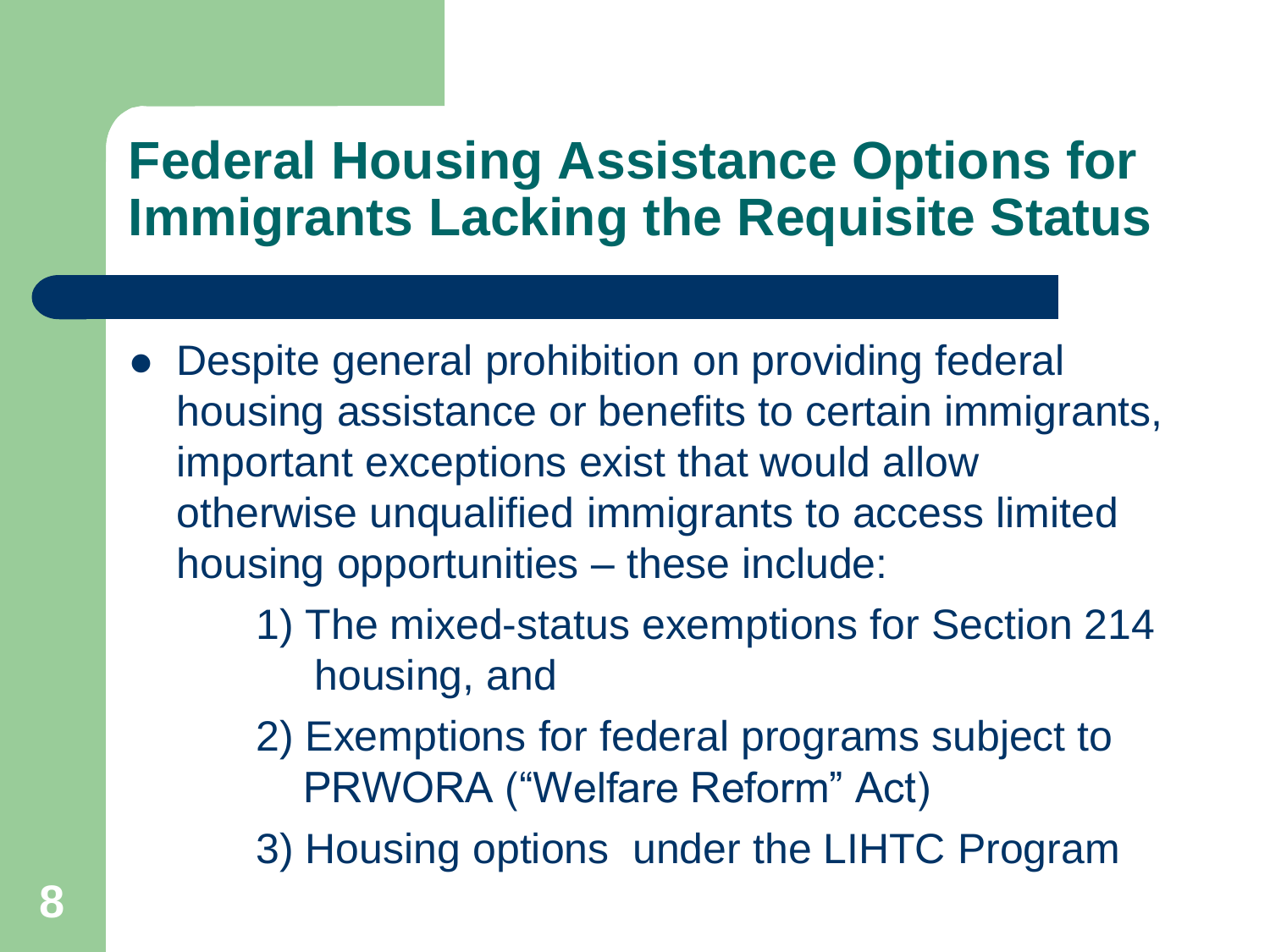### **HUD Mixed Status Family Provisions**

Current regulations applicable to Section 214 HUD housing programs allow families with at least one U.S. citizen or eligible immigrant to live together with family members who are ineligible in a subsidized housing unit. These families are known as "mixed-status" families.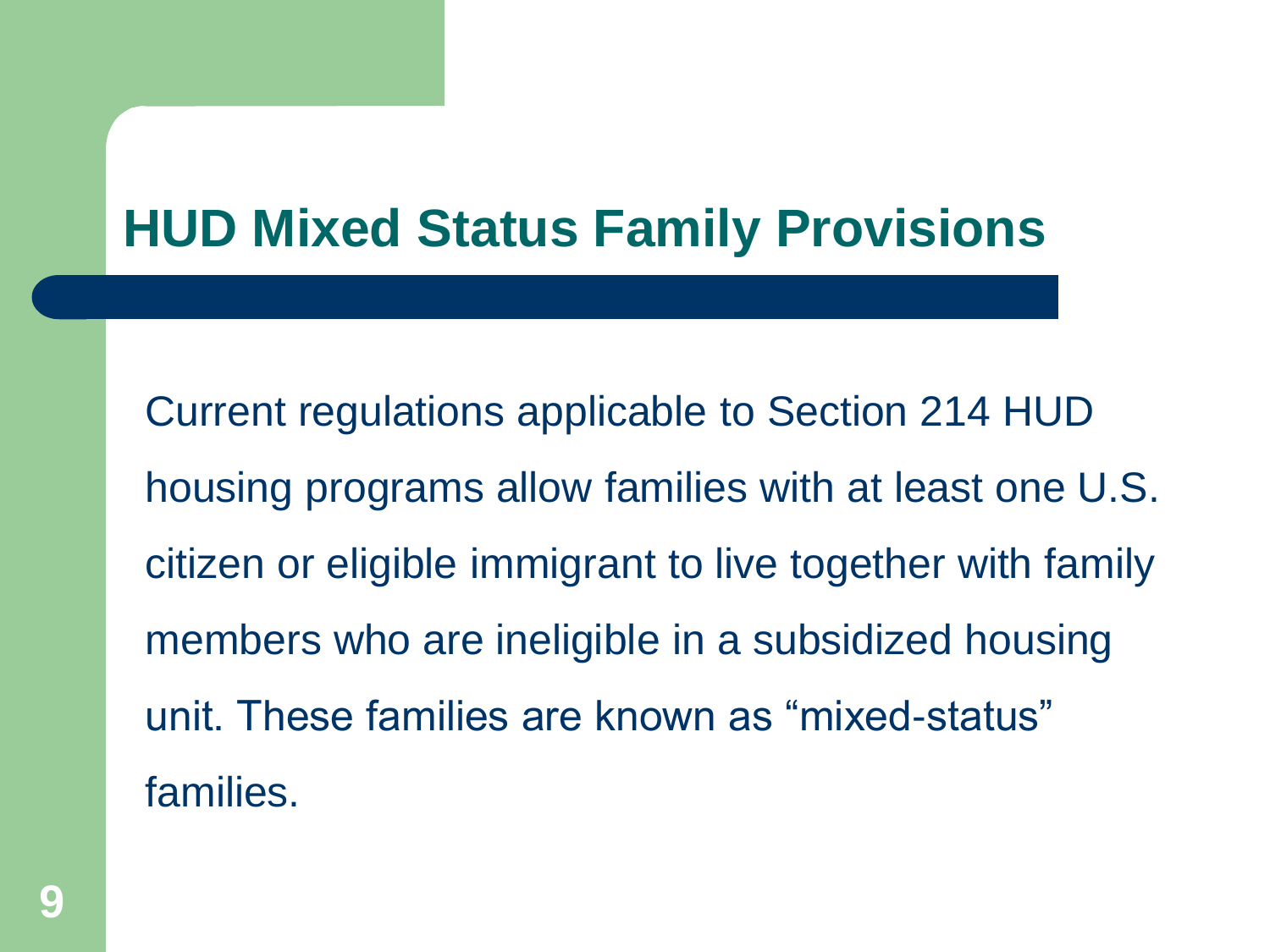### **Current Mixed-Status Rules (cont'd)**

#### **Characteristics of Mixed-status families**:

- Mixed-status families receive "prorated assistance" meaning that subsidy is allocated only for eligible members
- Leaseholder/Head of household does not need to be eligible
- Ineligible members have option to "not contend" or claim **eligibility**
- Ineligible does NOT mean undocumented (e.g. DACA and U Visa holders have nonimmigrant status yet do not qualify to receive housing subsidies)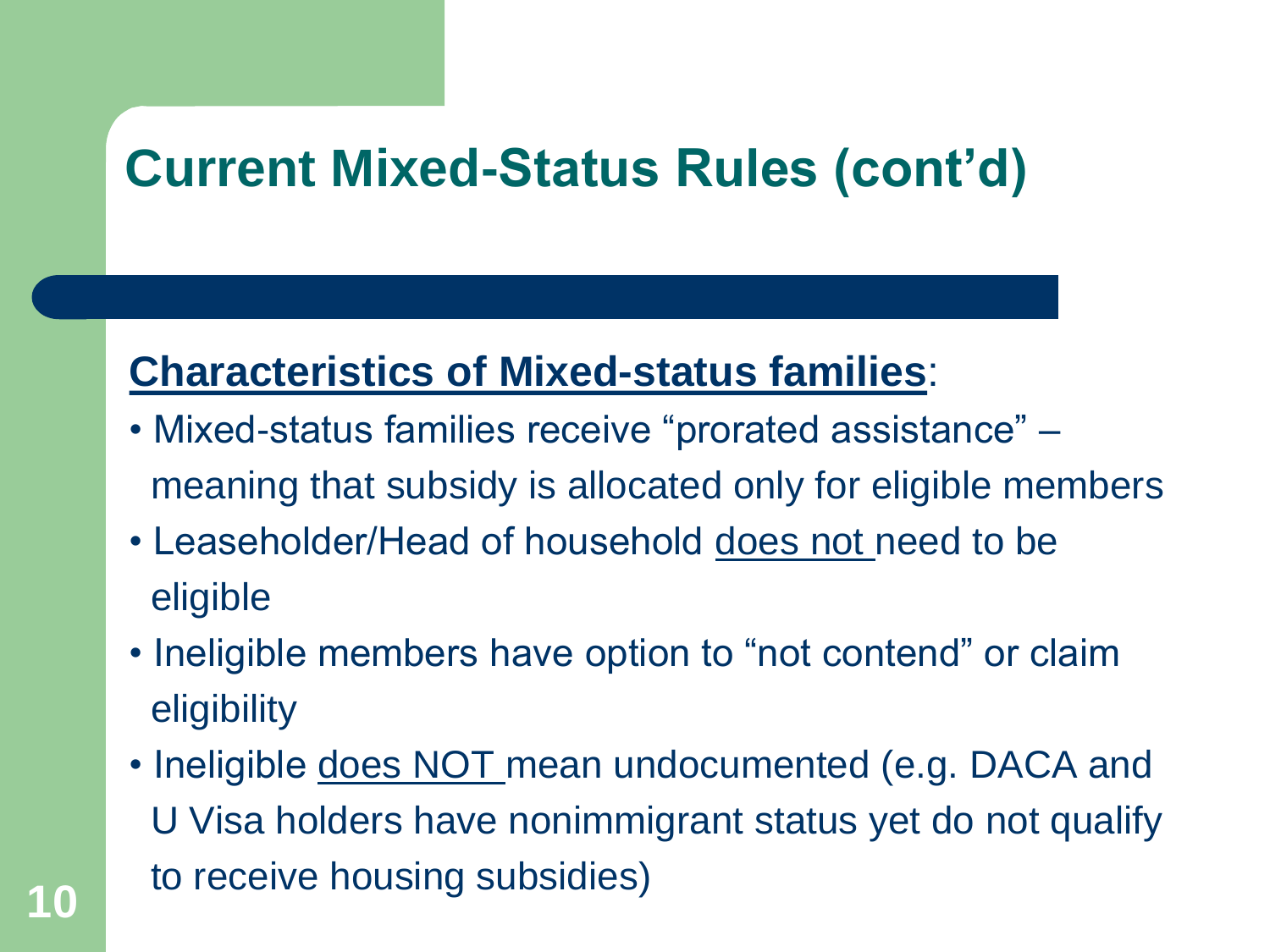## **How the Current Rule Works**

The Flores are a family of three that have had a Housing Choice Voucher (HCV) since 2012.

- Jane, a domestic violence survivor, is the head of household and is a U-visa holder.
- Her children are Laura (age 8) and Samuel (age 6) who are U.S. citizens.
- The family's Housing Choice Voucher subsidy is decreased so that only Laura and Samuel are assisted.
- Jane is an ineligible immigrant and does not receive HCV assistance. She pays out of pocket to cover the remaining rent owed.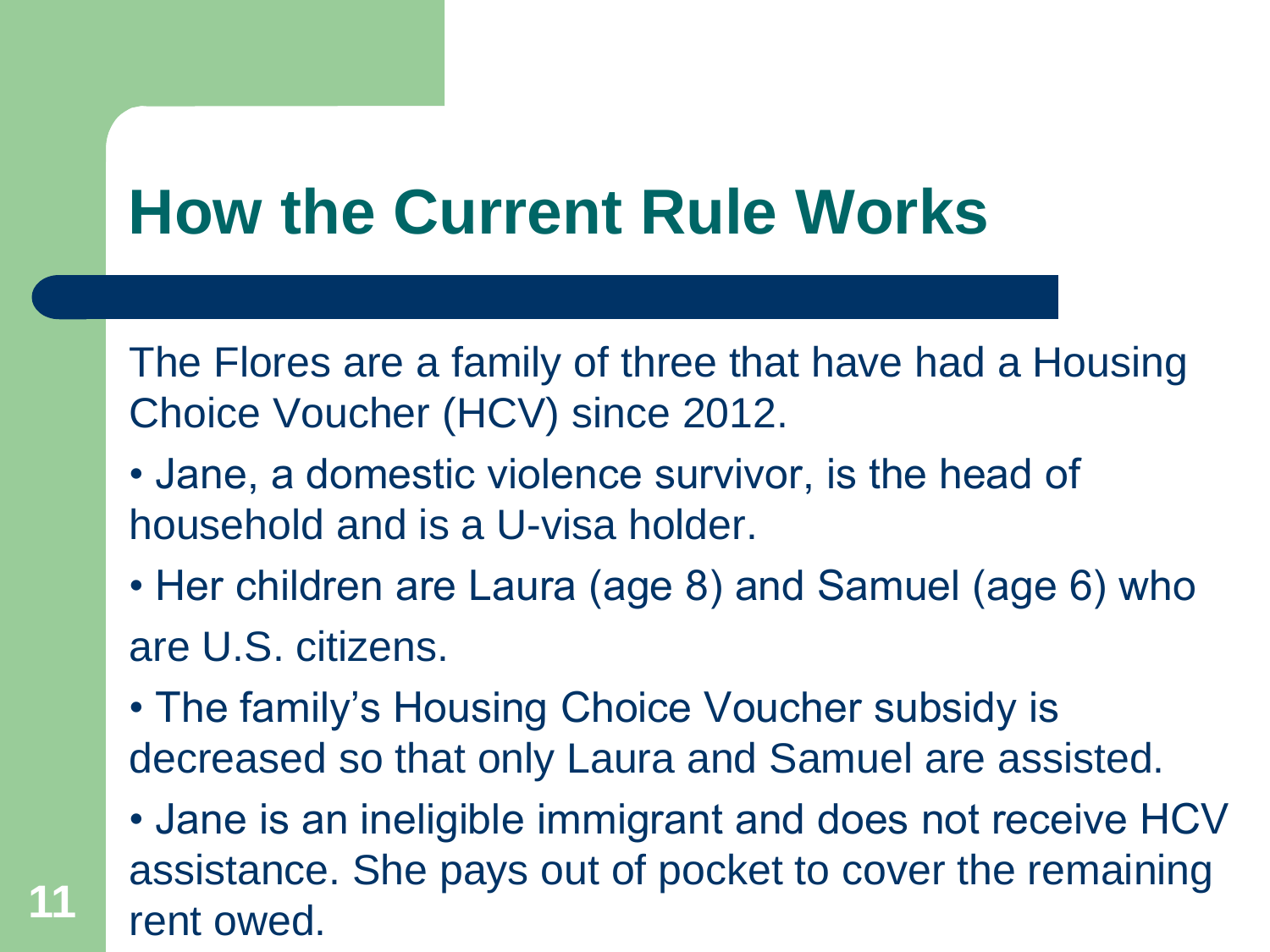## **Portrait of Mixed-Status Families**

- As many as 108,000 persons form part of mixedstatus households receiving federal housing assistance
- Almost <sup>3</sup>/4 of these individuals in affected mixed-status families are lawfully eligible for continued federal housing assistance
- 95% of these eligible individuals are U.S. citizens
- ⚫ Mixed-status families comprise less than 1% of assisted families & a tinier share of the 17 million eligible but-unassisted families **<sup>12</sup>**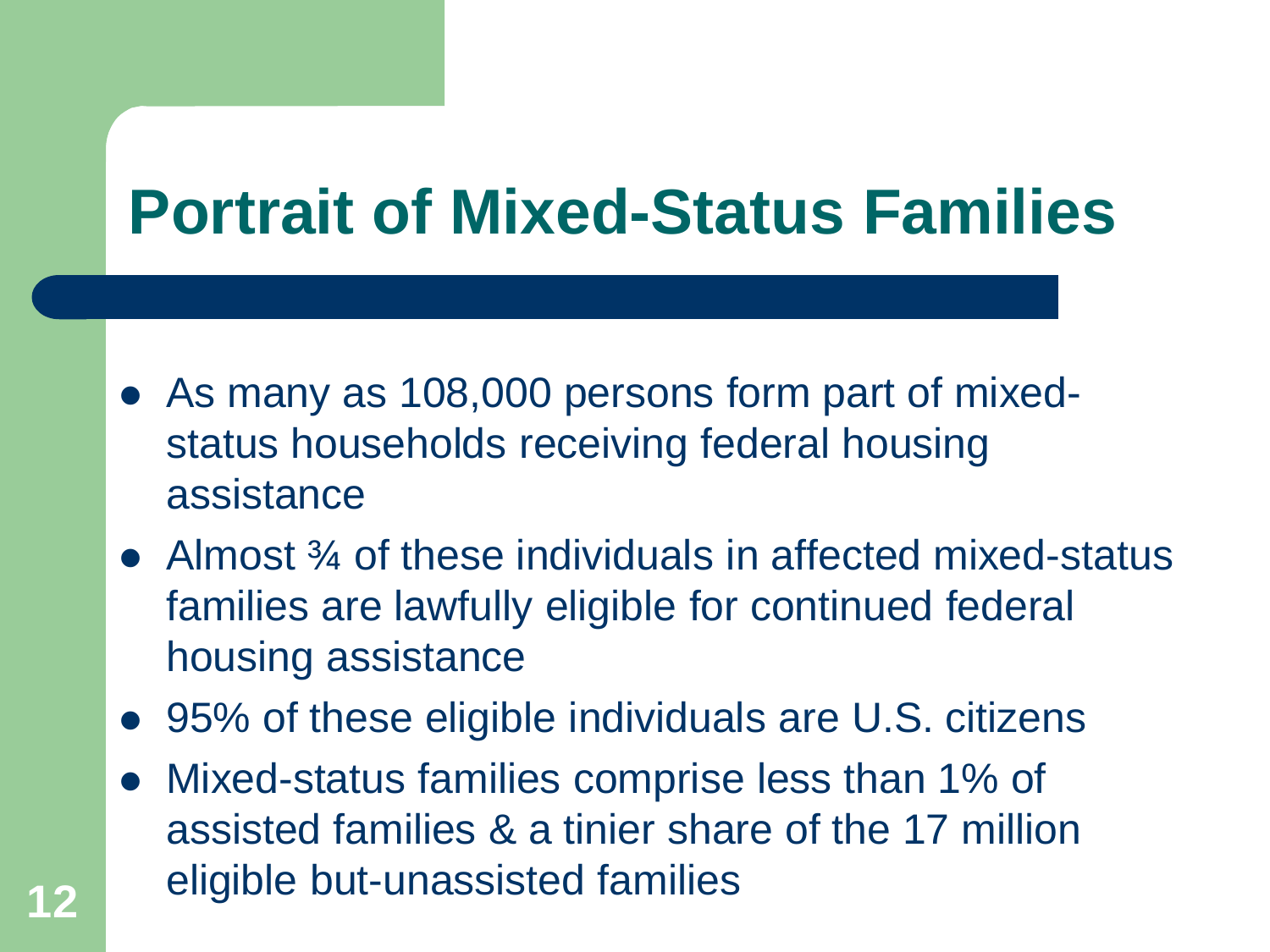## **HUD's Proposed Rule Change: What Would It Do?**

#### **Effectively eliminates mixed-status families in HUD programs covered by Section 214**

- Requires everyone in household to be U.S. citizen or eligible immigrant; leaseholder must be U.S.C. or eligible immigrant
- Eliminates "do not contend" option
- Eliminates permanent proration of assistance

#### **Creates new documentation requirements for U.S. citizens and elderly immigrants**:

• All current and future citizen beneficiaries will have to provide proof of citizenship, such as a birth certificate, passport, or other documentation deemed acceptable by HUD **13**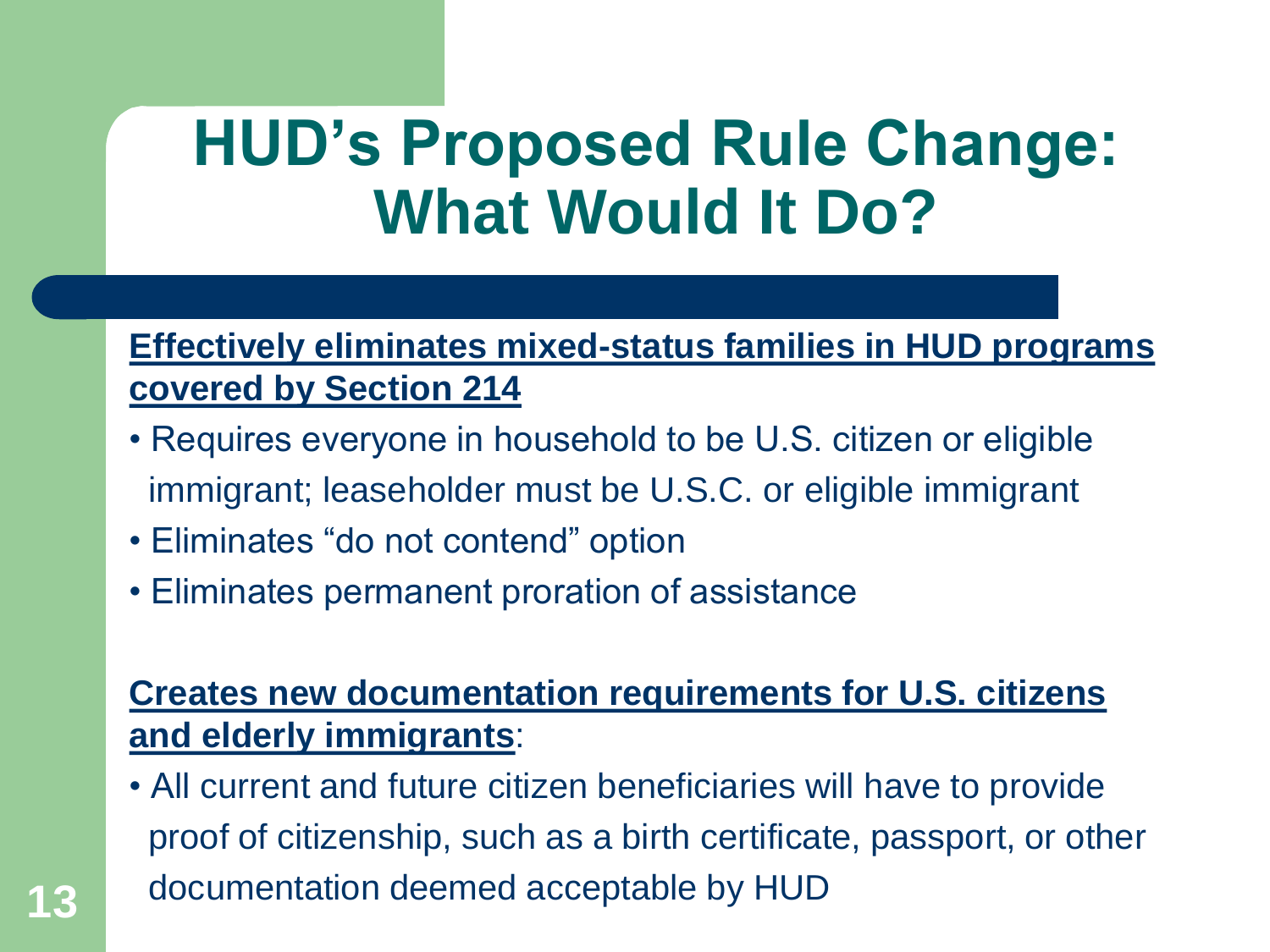### **How HUD's Proposed Rule Would Work**

• Jane Flores is the leaseholder yet she will no longer be allowed to elect a 'do not contend' option. As she is also not program eligible she would no longer be able to serve as head of household/ leaseholder.

- Her US citizen children, Laura and Samuel, are minors and cannot be heads of household.
- The Flores family would not be allowed to continue receiving assistance under the proposed rule as it eliminates continued prorated assistance where any family member is ineligible.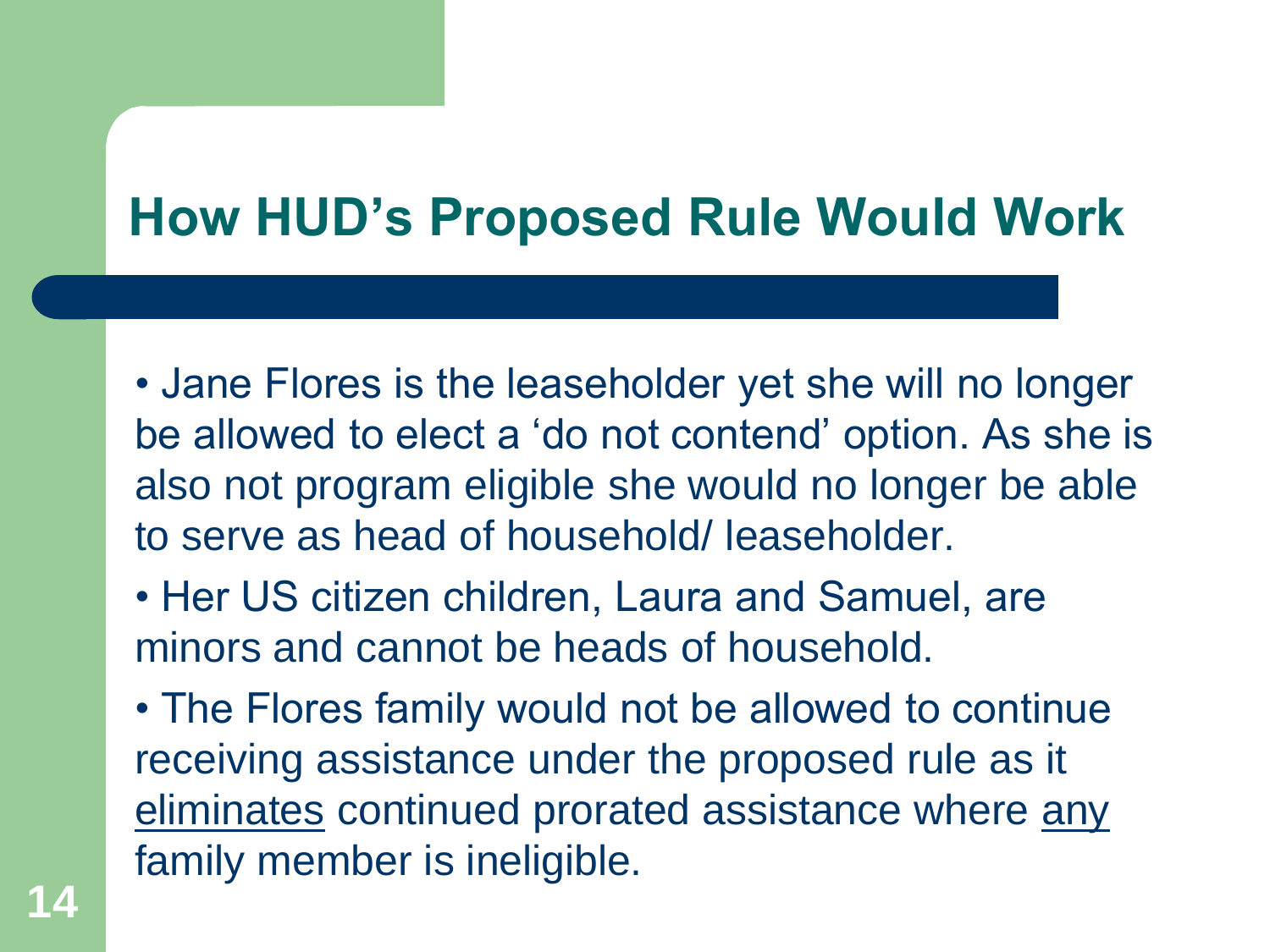### **Counterarguments to HUD's Proposed Rule**

### **HUD's proposal does nothing to curtail program abuse or to address the housing crisis**:

- Mixed-status families' aid is prorated, meaning that ineligible persons already do not receive a subsidy allocation
- Because aid is prorated, shifting it to others yields no net gain in number of eligible people receiving aid

●Will make housing crisis worse -HUD admits rule will raise costs by \$210 million and will "reduce quality and quantity of assisted housing"

●The proposed rule will have devastating effects on vulnerable communities- e.g. families, children, the elderly, persons with disabilities, and racial/ ethnic minorities **<sup>15</sup>**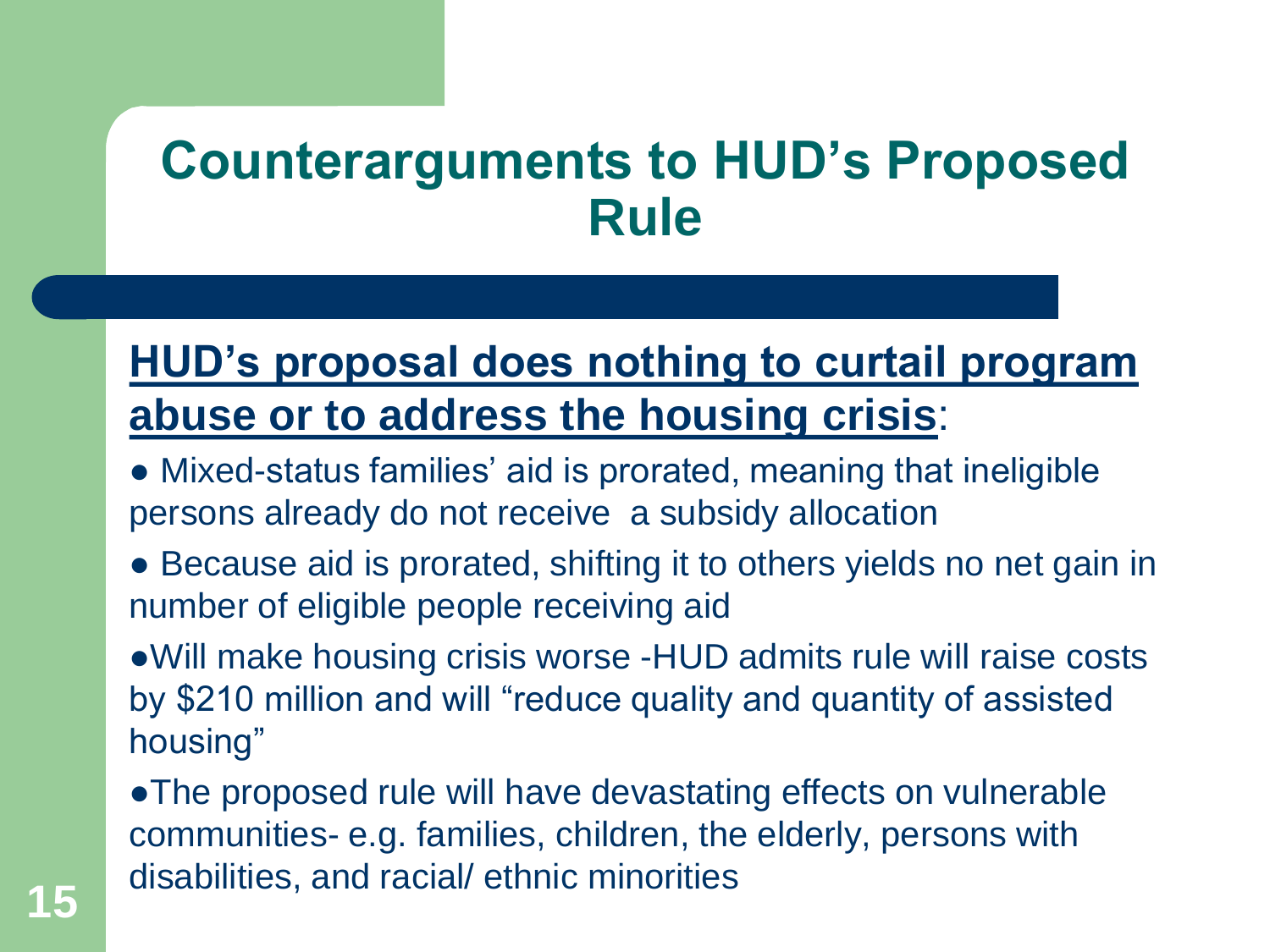### **HUD's Proposed Rule Will Harm Vulnerable Communities**

- Mixed-status families will be forced to either completely abandon their subsidized housing as a family unit, or to separate in order for the eligible members to retain housing
- The rule change would displace over 55,000 U.S. Citizen and LPR children who are otherwise program eligible
- Persons with disabilities and the elderly will face significant barriers in complying with the documentation requirements that the proposed rule will impose, thereby increasing the potential for displacement
- HUD's Proposed Rule will disproportionately impact racial/ ethnic minorities- with Latinx/ Black families bearing the **brunt**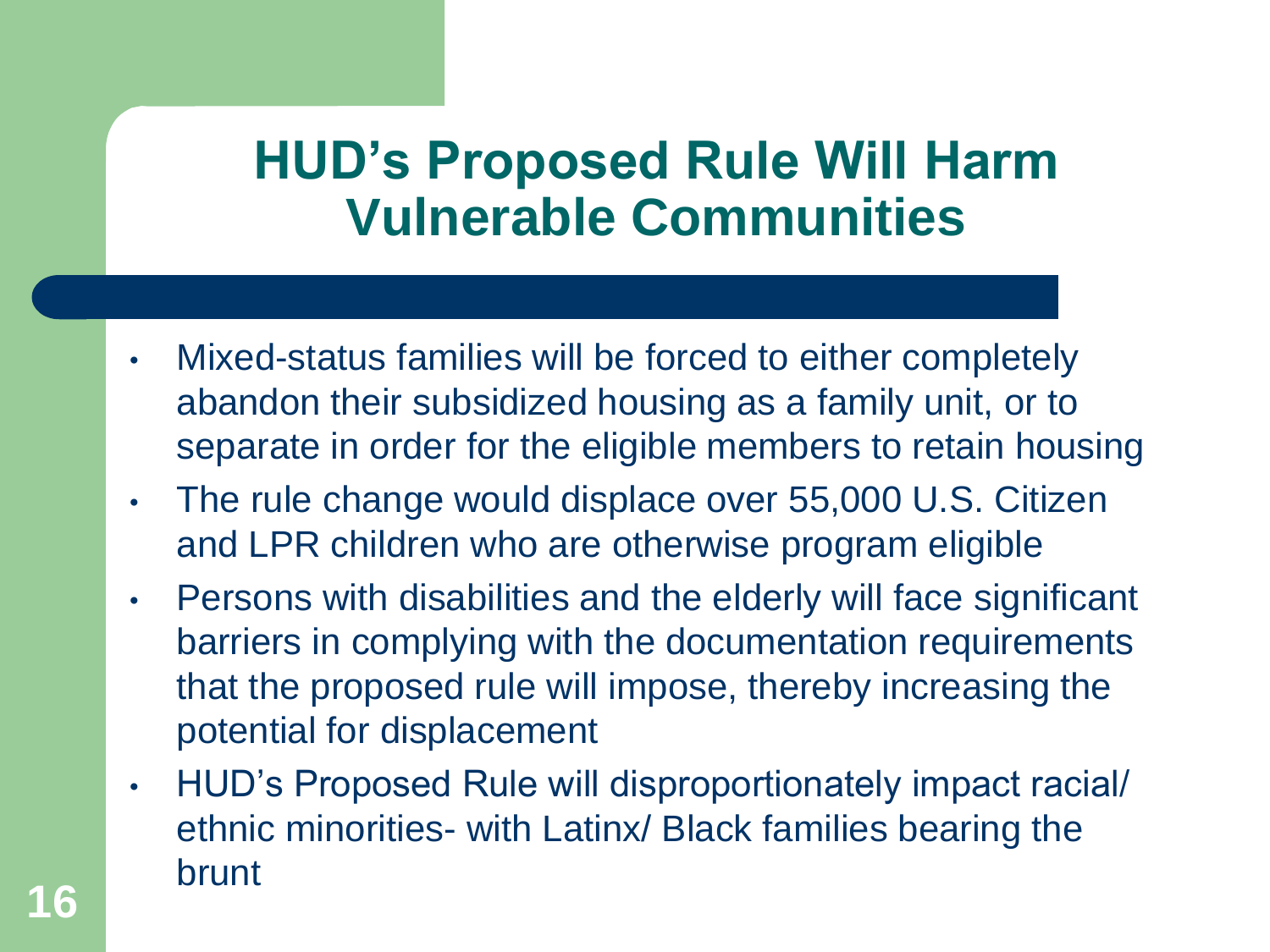## **Measures Taken in Opposition to the Proposed Rule**

- ⚫ More than 28,000 Public Comments opposing changes to the mixed-status rule were submitted to HUD by the July 9, 2019 public comment deadline
- ⚫ HUD must now review and analyze the submitted comments unclear how long this will take. Yet currently, **the previous mixed-status regulations are still in effect**
- ⚫ Stakeholders are currently exploring new legislation and potential avenues for litigation if proposed rule is enacted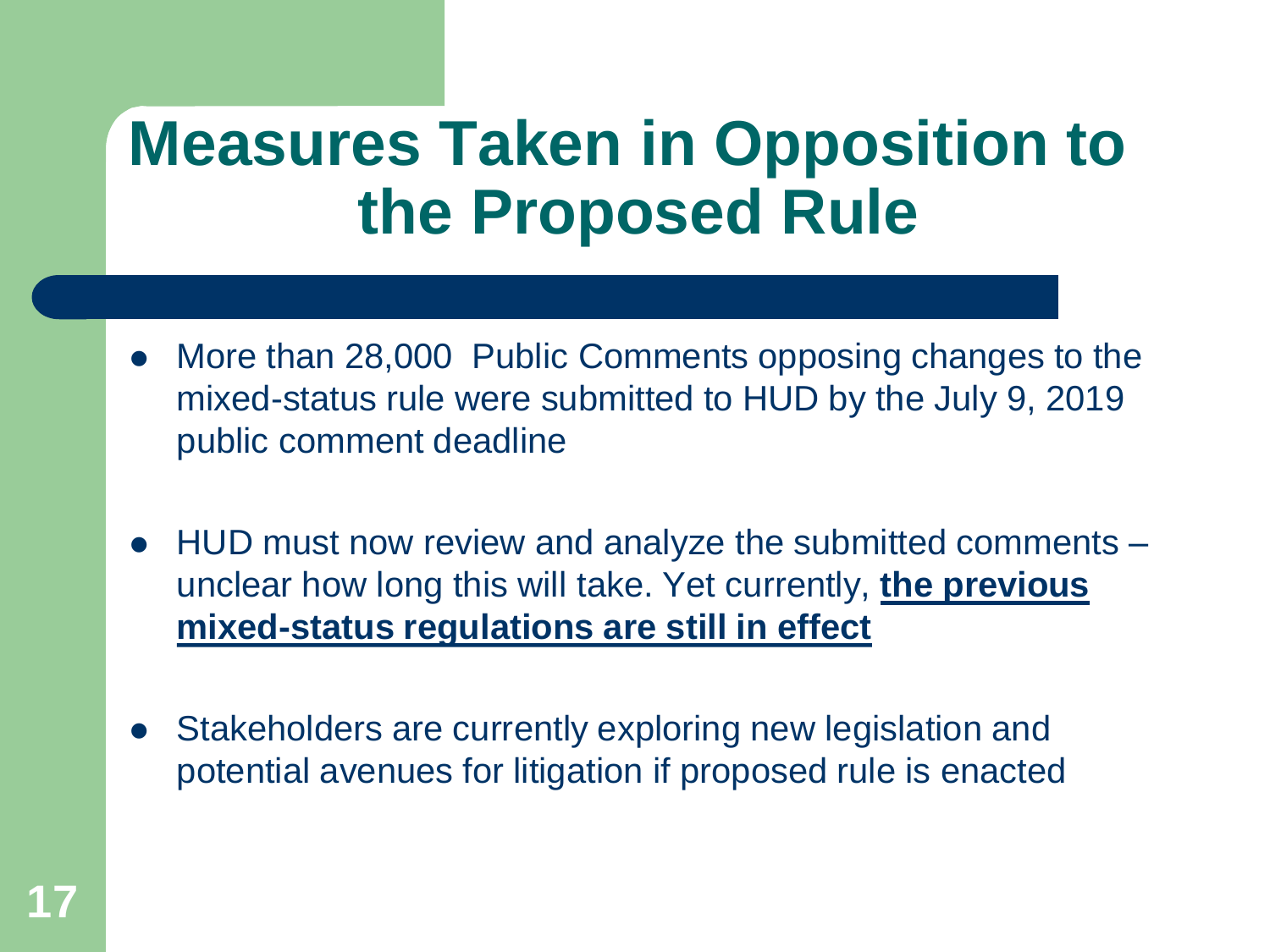## **Housing Assistance Exceptions in Non-Section 214 Programs**

- ⚫ Federally funded programs not governed by Section 214 - such as Emergency Solutions Grant, Community Development Block Grants, FEMA disaster programs may still be generally restricted from offering assistance to certain immigrants under separate laws such as the Personal Responsibility and Work Opportunity Reconciliation Act (PRWORA)
- Yet under specific conditions, these programs may provide limited housing benefits to otherwise ineligible immigrants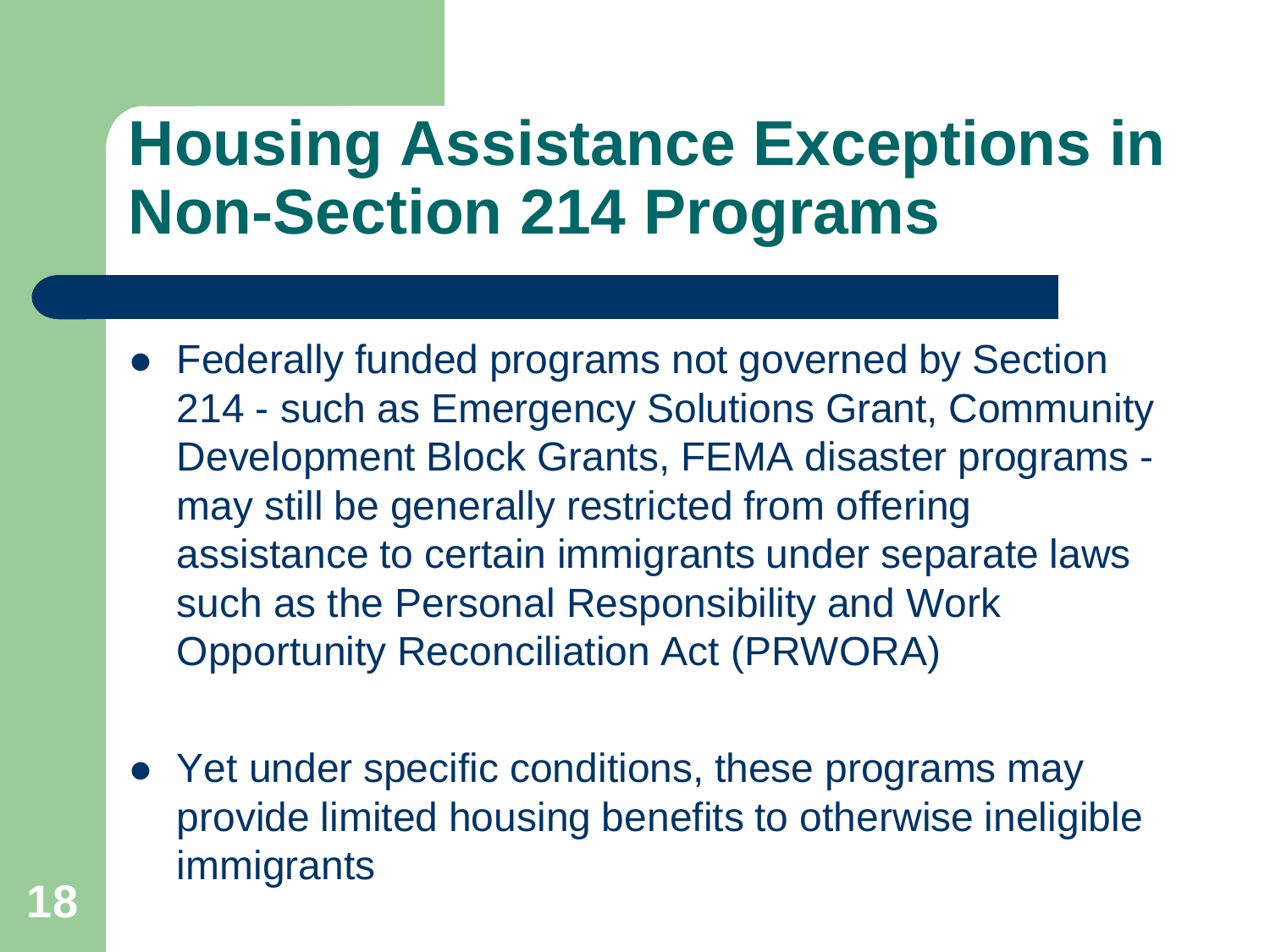## **Eligibility Exceptions for non-Section 214 Programs (cont'd)**

**1) Programs necessary for the protection of life and safety**  These must a) deliver in-kind services at the community level; b) must not condition the provision of assistance on income; and c) are necessary for the protection of life and safety

**Examples: Street Outreach Services ● Emergency Shelter ●** Safe Haven • Rapid Re-Housing • Transitional Housing, but ONLY "when the recipient or subrecipient owns or leases the building used to provide transitional housing." (Transitional housing provided in the form of rental assistance based on the applicant's income is NOT an exempted activity)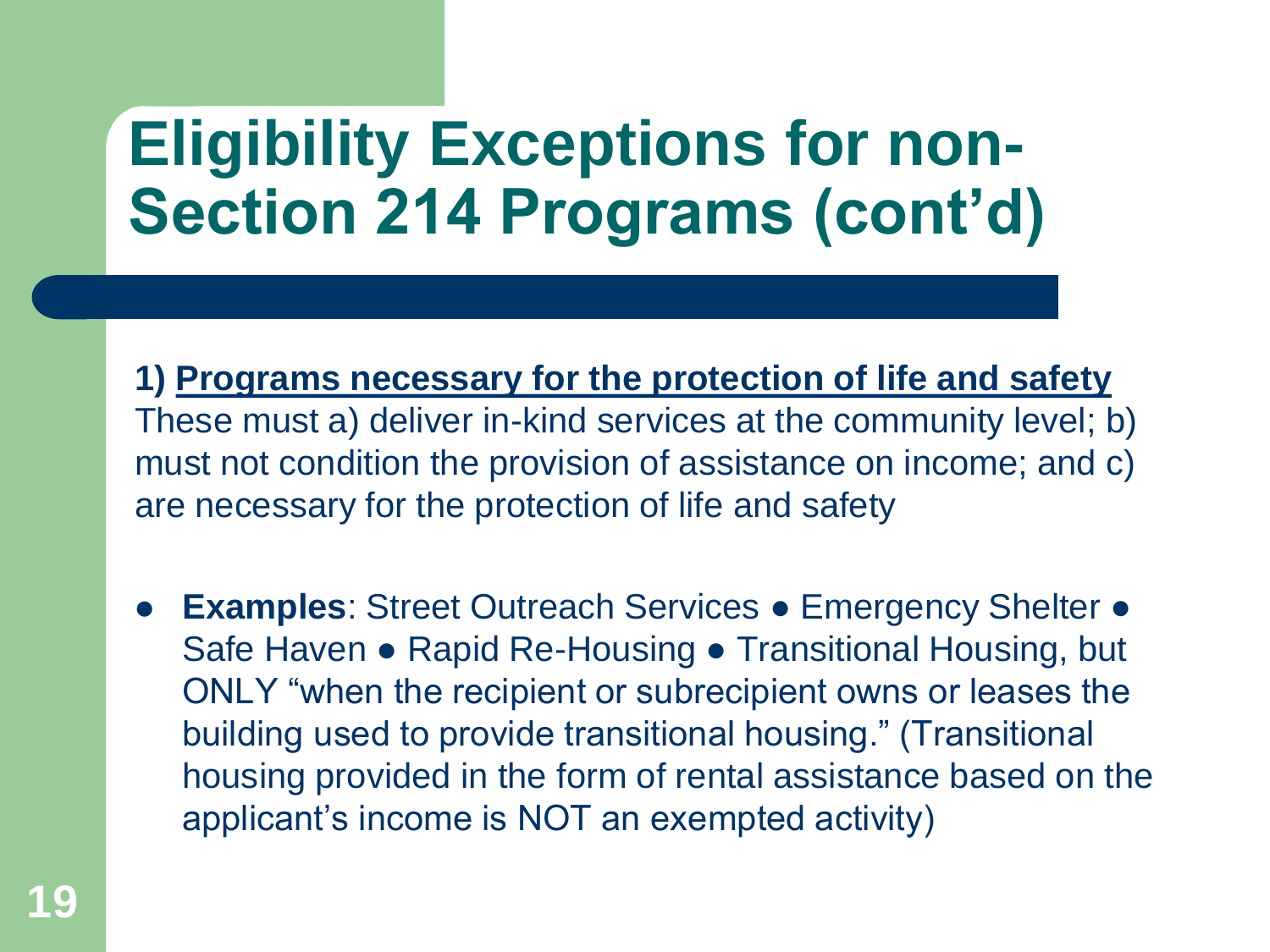## **Eligibility Exceptions for non-Section 214 Programs (cont'd)**

**2) Short-term, non-cash, in-kind emergency disaster relief** this may be made available regardless of immigration status.

- **Examples: FEMA -related disaster relief such as noncash** assistance in the form of Crisis Counseling and Disaster Legal Services households, FEMA-administered cash assistance if an eligible adult or eligible minor child in that household applies for assistance (in these cases "no information regarding [the nonqualified individual's] status will be gathered.")
- **3) Nonprofit charitable Organization exemption** -some qualifying nonprofit organizations are exempt from verifying an applicant's immigration status, effectively allowing them to provide 20 limited assistance to non-qualified individuals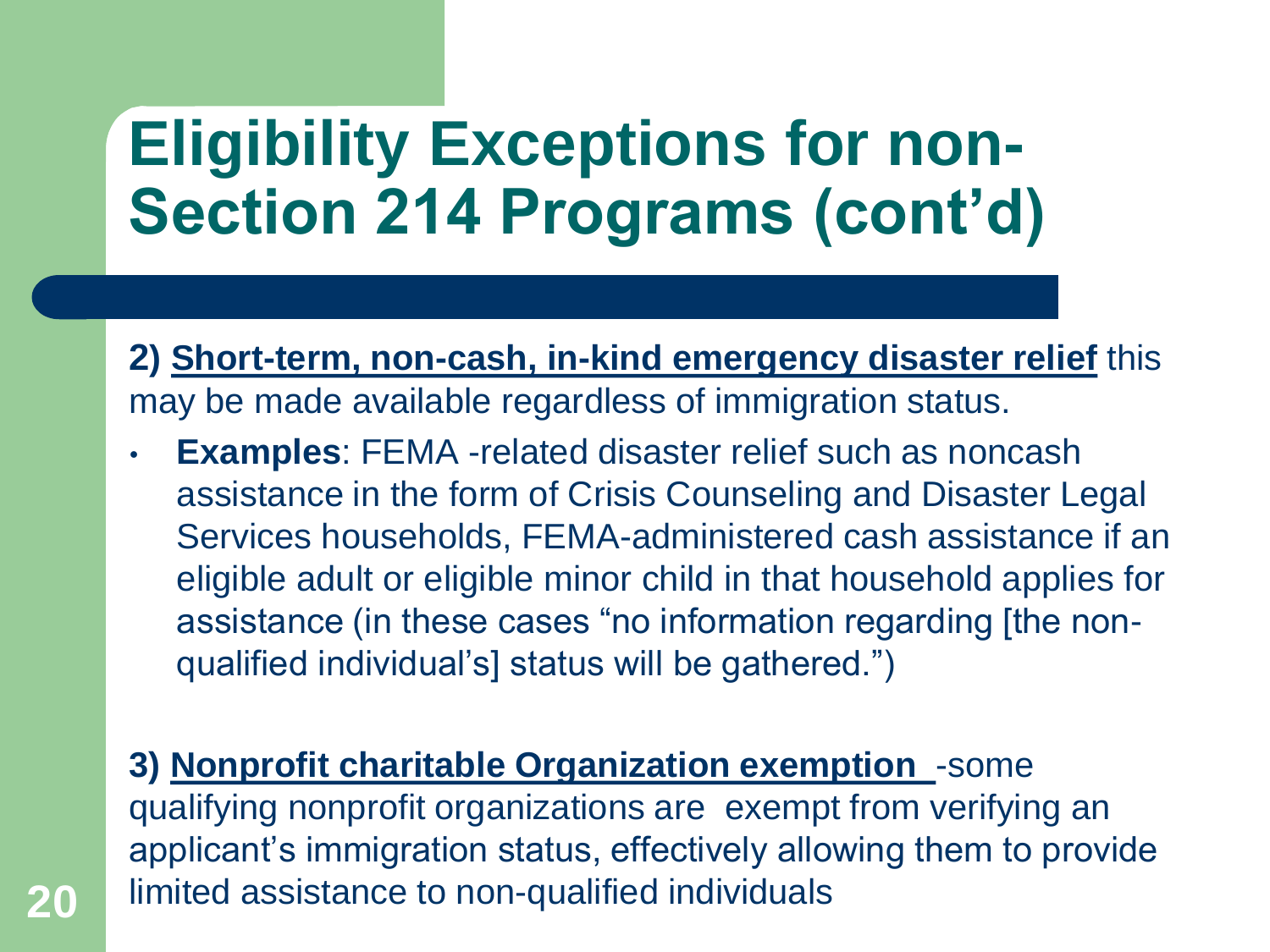# **TAX CREDIT PROGRAM (LIHTC)**

- **Low Income Housing Tax Credit Properties** Owners of these properties obtain federal **tax credits for** their eligible buildings in return for renting some or all of the apartments to low-income tenants at a restricted rent
- **The LIHTC is not subject to Section 214 and** does not have uniform immigration status restrictions
- However, tax credit projects that receive concurrent subsidies under a Section 214 program (e.g. Project-Based Voucher Program) may be subject to Section 214 immigration status restrictions. **21**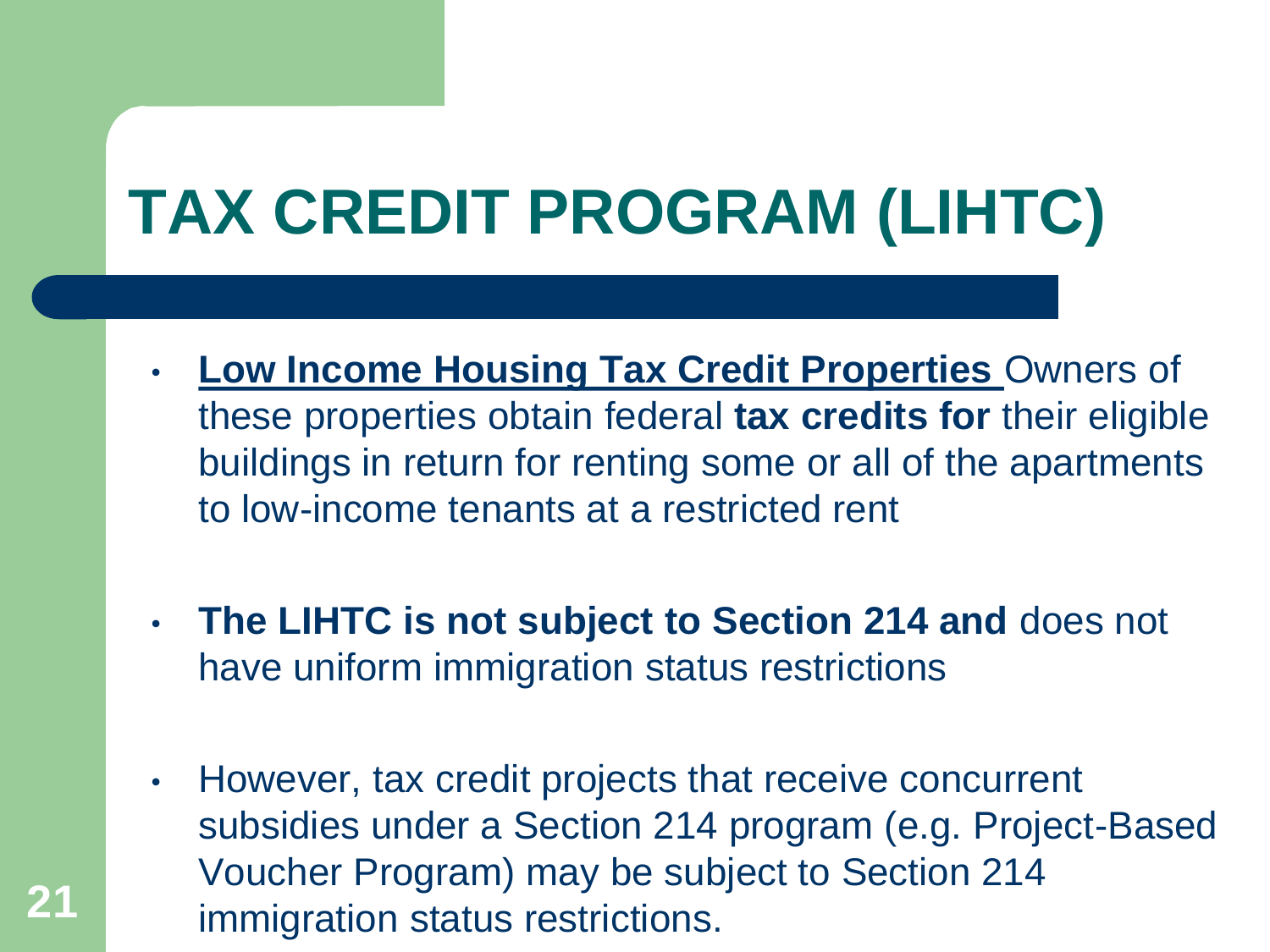## **Additional Subsidized Housing Options (Non-federal)**

- ⚫ There are state and county housing programs that may allow undocumented immigrants as well as others with various visa types to apply
- ⚫ Examples: the City of Berkeley and Alameda County have respective Housing Healthcare programs that do not exclude people b/c of immigration status
- There is not a centralized categorization of these programs. As eligibility varies from program-to program – it is a good idea to make individual **22** inquiries to see if an individual client qualifies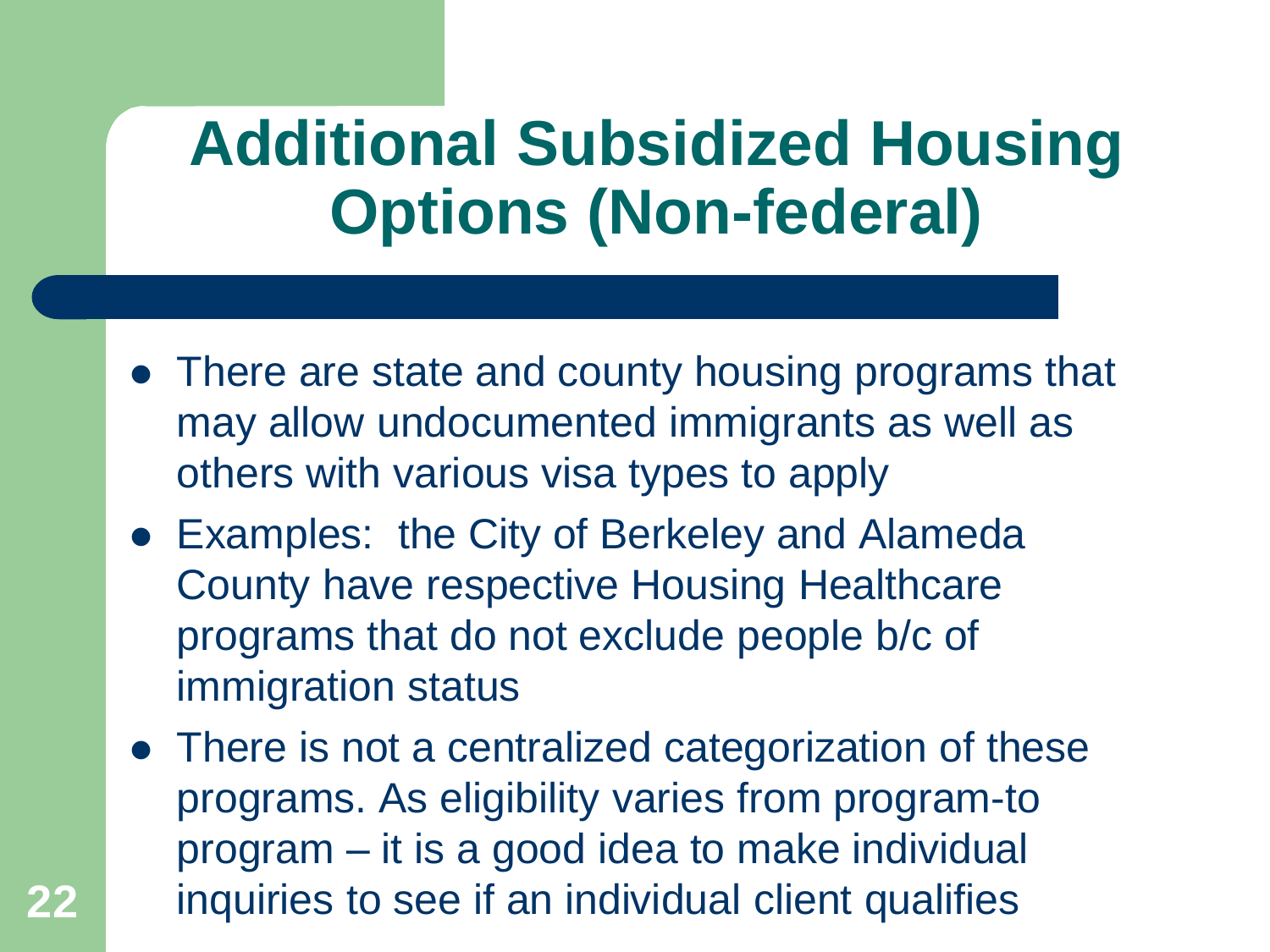## **Bay Area Legal Aid's Services**

- The Alameda Count office assists over 1,500 clients per year with housing related issues – by phone or in person.
- **FREE Legal Assistance and Representation:** BayLegal can help eligible individuals with housing related legal issues, e.g., evictions, subsidy terminations, housing denials, reasonable accommodation and fair housing issues.
- **Tenant Rights Line: (888) 382-3405** for Alameda County Residents currently experiencing housing-related legal issue.
- Also, BayLegal has a general **Legal Advice Line – (800) 551- 5554** – for low income Bay Area residents in need of legal advice or assistance with Housing, DV, Public Benefits, Health Access, Re-entry, Consumer or Youth Justice. **23**